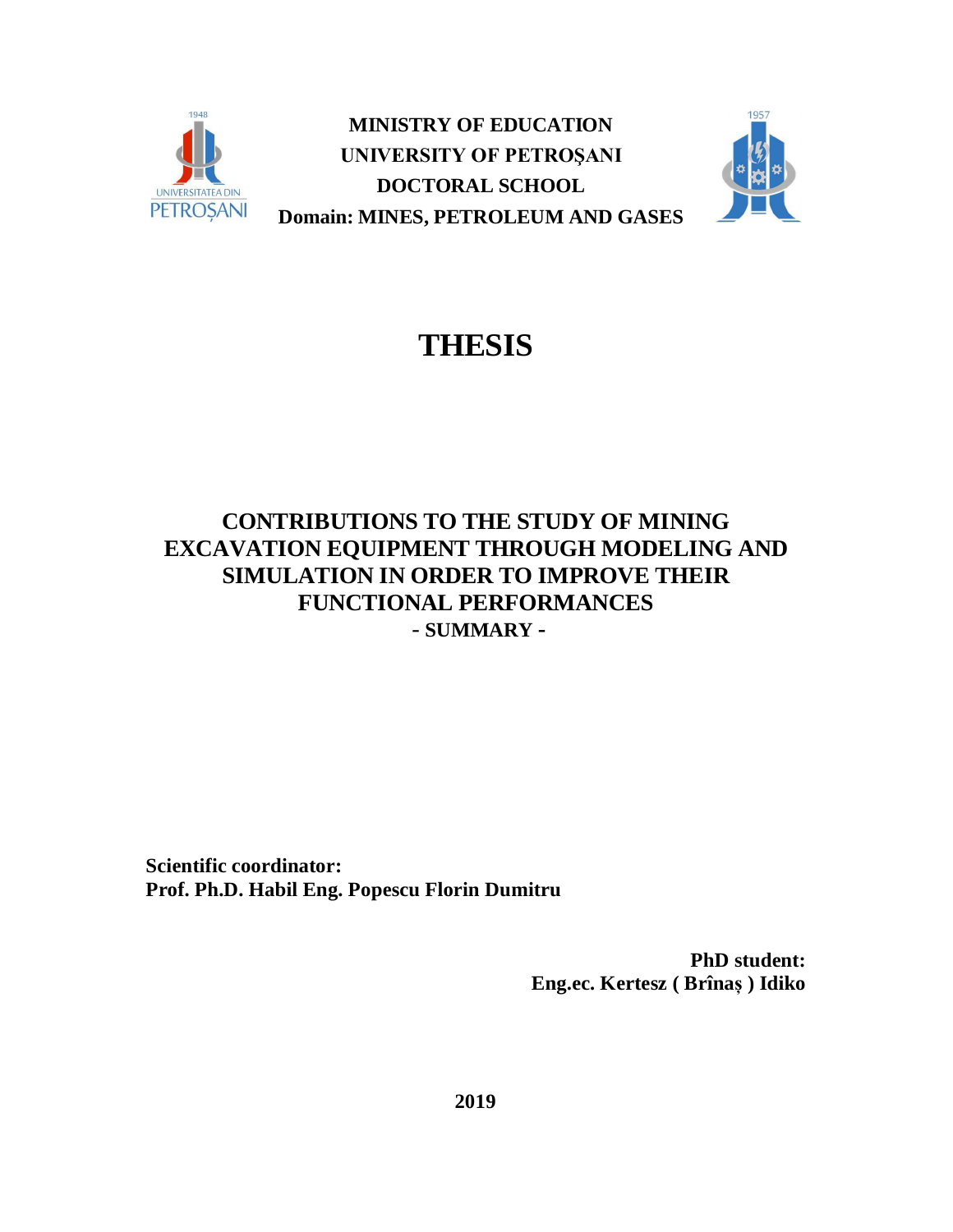# TABLE OF CONTENTS

#### **INTRODUCTION**

#### **CHAPTER 1**

#### **THEORETICAL ASPECTS CONCERNING THE DISLOCATION OF COAL BY CUTTING**

- 1.1 Characteristics of coal for mechanical cutting
- 1.2 The randomness of the coal cutting forces

#### **CHAPTER 2**

### **IMPROVEMENT OF THE FUNCTIONAL PERFORMANCES OF THE TEETH OF BUCKET-WHEEL EXCAVATORS USING FINITE ELEMEN METHOD (FEM)**

- 2.1 Finite element method fundamental concepts
	- 2.1.1 The fundamental steps to realize a FEM project
	- 2.1.2 Building the model with finite elements
	- 2.1.3 Solving the model with finite elements
	- 2.1.4 Analysis of the results
- 2.2 Von Mises criterion for breaking
	- 2.2.1 Criterion of normal maximum failure tensions
	- 2.2.2 Limitations of static analysis
- 2.3 Finite element analysis of the behavior of bucket-wheel excavator teeth
	- 2.3.1 Geometric parameters of bucket-wheel excavator teeth
	- 2.3.2 The influence of the placement of the teeth on the buckets on the geometric and resistance parameters
	- 2.3.3 Analysis of the shape and geometric parameters of the teeth FEA analysis
- 2.4 Solution for reducing tooth demands
	- 2.4.1 Analysis of FEA in the variant of the new carport support
	- 2.4.2 FEA analysis of a range of tooth types

#### **CHAPTER 3**

#### **SIMULATION AND MODELING OF THE BUCKET-WHEEL EXCAVATOR OPERATING PARAMETERS DURING THE EXCAVATION PROCESS**

- 3.1 General considerations regarding bucket-wheel excavators
- 3.2 Wheel with buckets
- 3.3 Defining the excavation parameters and calculating them
- 3.4 Definition and calculation of the cutting parameters
- 3.5 Calculation of force and energy characteristics
- 3.6 Method of determining by the graph-numerical procedures of the driving power of the excavator bucket-wheel
- 3.7 Method of determining by modeling and simulation of the drive power of the bucket-wheel excavator
- 3.8 Determination of the requirements to which the bucket-wheel excavator is subjected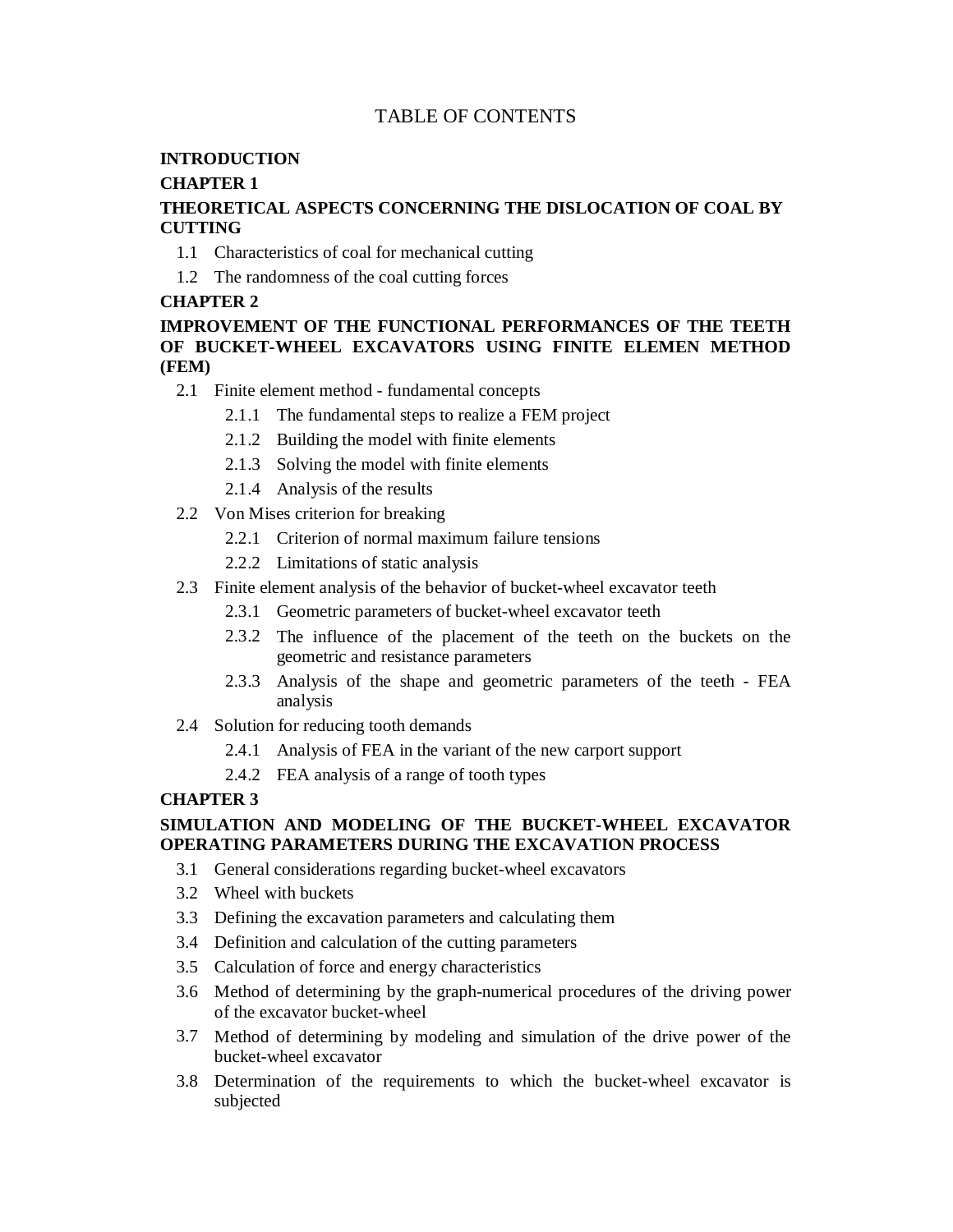#### **CHAPTER 4**

#### **MODEL OF ESRC 1400 30/7 TYPE BUCKET WHEEL EXCAVATOR BOOM FOR THE SIMULATION PROCESS OF THE EXCAVATION**

- 4.1 Overview of the ESRC 1400-30 / 7 BWE boom
- 4.2 Fundamental elements regarding the use of finite element analysis in beam structures with lattices
- 4.3 Modeling the excavator boom (arrow)
	- 4.3.1 Modeling the bucket-wheel
	- 4.3.2 Modeling the kinematic drive chain of the bucket-wheel
	- 4.3.3 Modeling of the conveyor belt on the excavator boom
	- 4.3.4 Modeling of excavator arm lift cables
- 4.4 The objectives of the simulation process of the excavator arm operation

#### **CHAPTER 5**

#### **A MODAL ANALYSIS OF THE EXCAVATOR ARM MODEL ESRC 1400**

- 5.1 Theoretical considerations on modal analysis
	- 5.1.1 Degrees of freedom of discrete and distributed systems
	- 5.1.2 General aspects of modal analysis
	- 5.1.3 Resonance of vibrating structures
- 5.2 Analysis of the modal frequencies of the ESRC 1400 excavator arm
	- 5.2.1 Analysis of modal frequencies in the presence of arrows
	- 5.2.2 Analysis of modal frequencies in the absence of arrowheads
	- 5.2.3 Analysis of the modal frequencies in the presence of the arrows for lifting the arrow without gravitational acceleration

#### **CHAPTER 6**

#### **THE LINEAR DYNAMIC ANALYSIS OF THE TIME RESPONSE OF THE ESRC 1400 EXCAVATOR BOOM MODEL**

- 6.1 Presentation of the principle of dynamic analysis of the response in time of the structure
- 6.2 Dynamic analysis of the response over time under permanent regime for constant global damping
	- 6.2.1 Dynamic analysis of response over time under permanent regime for 10% global damping
	- 6.2.2 Dynamic analysis of the response from time to time under permanent regime for 5% global damping
	- 6.2.3 Dynamic analysis of the response from time to time under permanent regime for 2% global damping
- 6.3 Dynamic analysis of the overload response over time for damping global constant
	- 6.3.1 Dynamic analysis of overload response over time for 10% global damping
	- 6.3.2 Dynamic analysis of the overload response over time for 5% global damping
	- 6.3.3 Dynamic analysis of overload response over time for 2% global damping
- 6.4 Dynamic response analysis over time for variable global damping depending on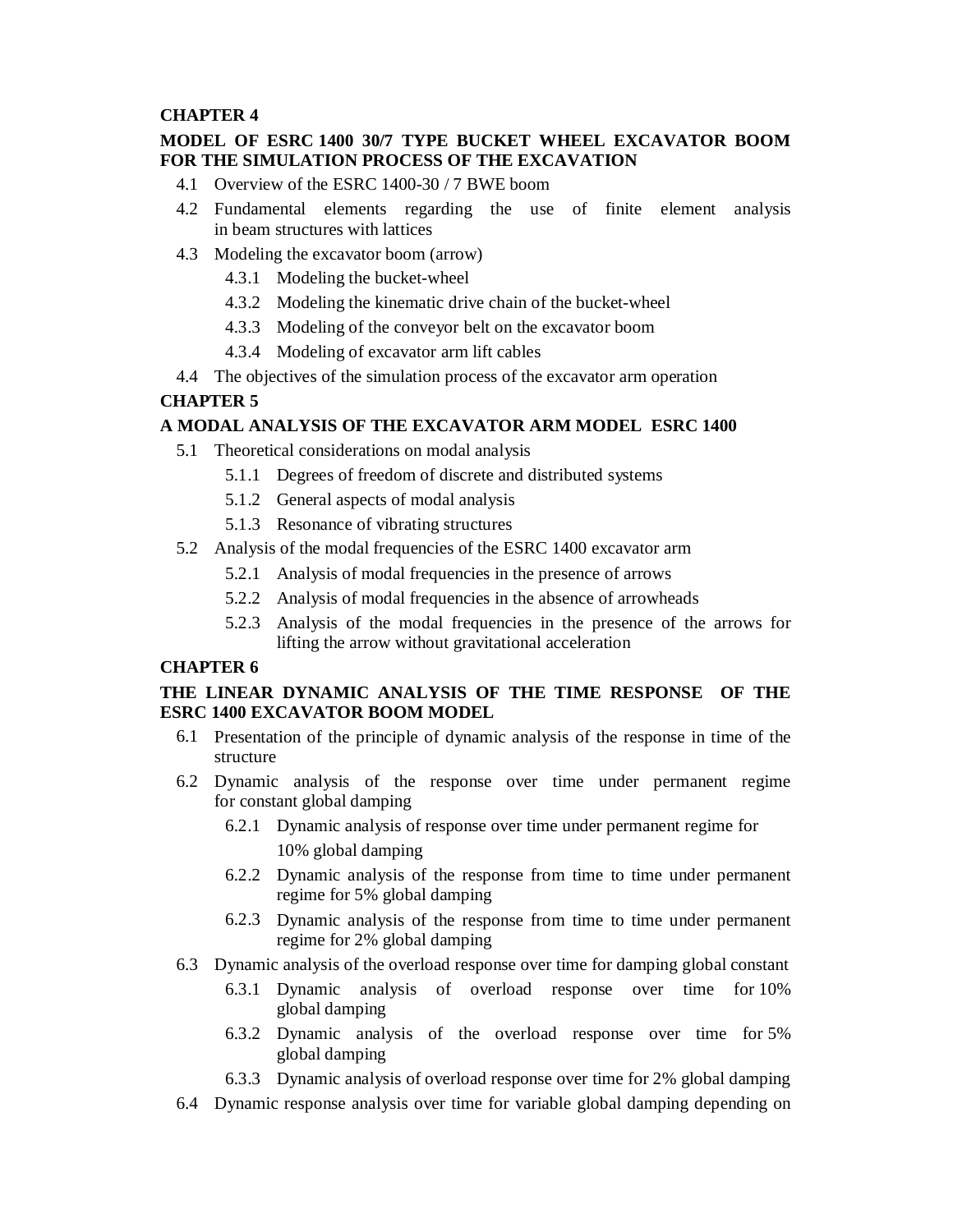modal frequencies

- 6.4.1 Dynamic analysis of the response in time under permanent regime for variable global damping according to modal frequencies
- 6.4.2 Dynamic analysis of the overload response over time for damping global variable depending on modal frequencies

#### **CHAPTER 7**

#### **LINEAR DYNAMIC ANALYSIS OF THE FREQUENCY RESPONSE OF THE ESRC 1400 EXCAVATOR BOOM MODEL**

- 7.1 Presentation of the principle of dynamic analysis of frequency response of a structure
- 7.2 Dynamic frequency response analysis considering constant global damping.
	- 7.2.1 Dynamic frequency response analysis for the X direction for constant global damping
	- 7.2.2 Dynamic frequency response analysis for the Y direction for constant global damping
	- 7.2.3 Dynamic analysis of the frequency response for the Z direction for constant global damping
	- 7.2.4 Dynamic frequency analysis of the resulting response for constant global damping
- 7.3 Dynamic analysis of the frequency response considering for damping variable according to modal frequencies
	- 7.3.1 Dynamic frequency response analysis for the X direction for variable damping
	- 7.3.2 Dynamic frequency response analysis for the Y direction for variable damping
	- 7.3.3 Dynamic analysis of the frequency response for the Z direction for variable damping
	- 7.3.4 Dynamic frequency analysis of the resulting response for variable damping

# **CHAPTER 8**

### **DYNAMIC ANALYSIS OF THE ESRC 1400 EXCAVATOR ARM MODEL USING RAYLEIGH DAMPING**

- 8.1 General considerations on Rayleigh damping
- 8.2 Determination of damping constants
- 8.3 Dynamic response analysis over time for Rayleigh damping
- 8.4 Dynamic frequency response analysis for Rayleigh damping

#### **CHAPTER 9**

**STATIC ANALYSIS OF THE ESRC 1400 EXCAVATOR ARM MODEL**

**GENERAL CONCLUSIONS, OWN CONTRIBUTIONS AND FUTURE DIRECTIONS RESEARCH**

**REFERENCES**

**APPENDIX 1**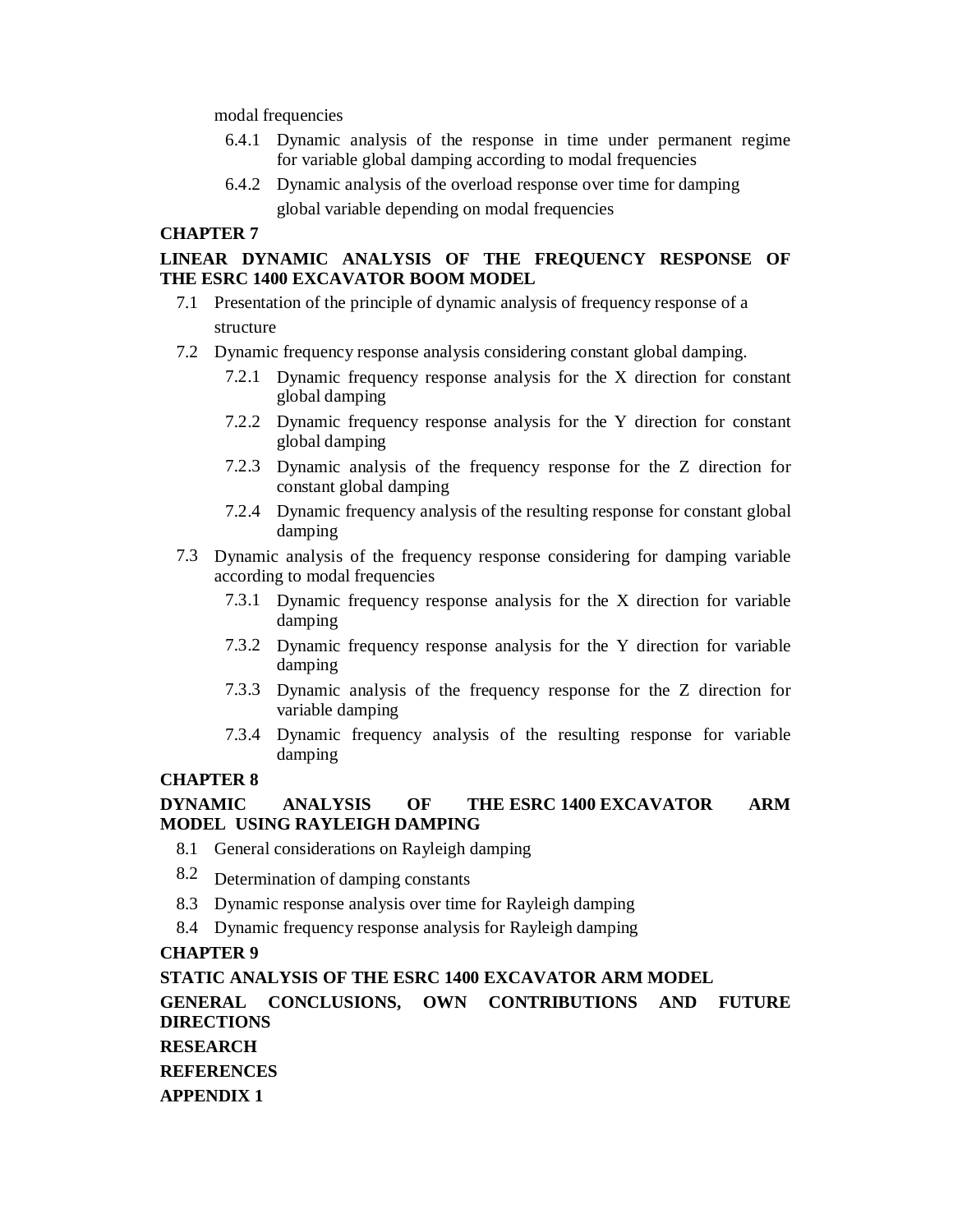The exploitation of deposits of pits is achieved by continuous operation of the production line equipment comprising bucket-wheel excavators. The dump and storage equipment.

The bucket-wheel excavator is a continuous-action machine used in surface mining. It cuts the rock with the wheel-mounted buckets, at the same time executing the transport of the dislocated material by means of the belt mounted on the wheel arm and the pick-up and delivery lanes to the continuous transport means of the quarry. The working member is the wheel, which executes through the arm a rotation movement in a vertical plane under the action of the lifting cables and a pivoting movement in the horizontal plane through the rotating mechanism.

For bucket-wheel excavators the cutting process is influenced by the forces that oppose the advancement of the working and cutting bodies. Depending on these forces, it is determined the choice of operating method, the equipment used and the operating parameters of the excavators.

The value of the cutting forces can be determined by calculation or by experimental methods. Their size will impose the constructive parameters of the working bodies and their position during the operation process.

The excavation resistance of the rocks is also influenced by the position of the cutting part of the working member with respect to the layer in which the cutting is performed. In this respect, the angles between the working member and the contact surface of the excavated rock are decisive.

The analysis of the causes that determine the interruption of operation of the excavators showed that the failures of the cutting and loading system, which also includes the bearing structure of the hinged wheel, account for about 32% of the total defects of the mechanical subassemblies.

The objective primarily pursued in this PhD thesis is to create a virtual model of cutting and loading system that allows simulating the effects of the excavation. Thus, the virtual model can be used in the study of fatigue that appears especially in the bearing structure of the wheelbase. Defects affecting this structure can lead to serious events that can lead to significant economic losses as well as losses of human lives.

The system of cutting and loading is subject to the action of variable forces in time, with periodic character, produced by:

- operation of the conveyor belt mounted along the load-bearing structure;
- the actuator of the bucket-wheel;
- excavation forces, which are composed of:
	- forces corresponding to excavation resistance;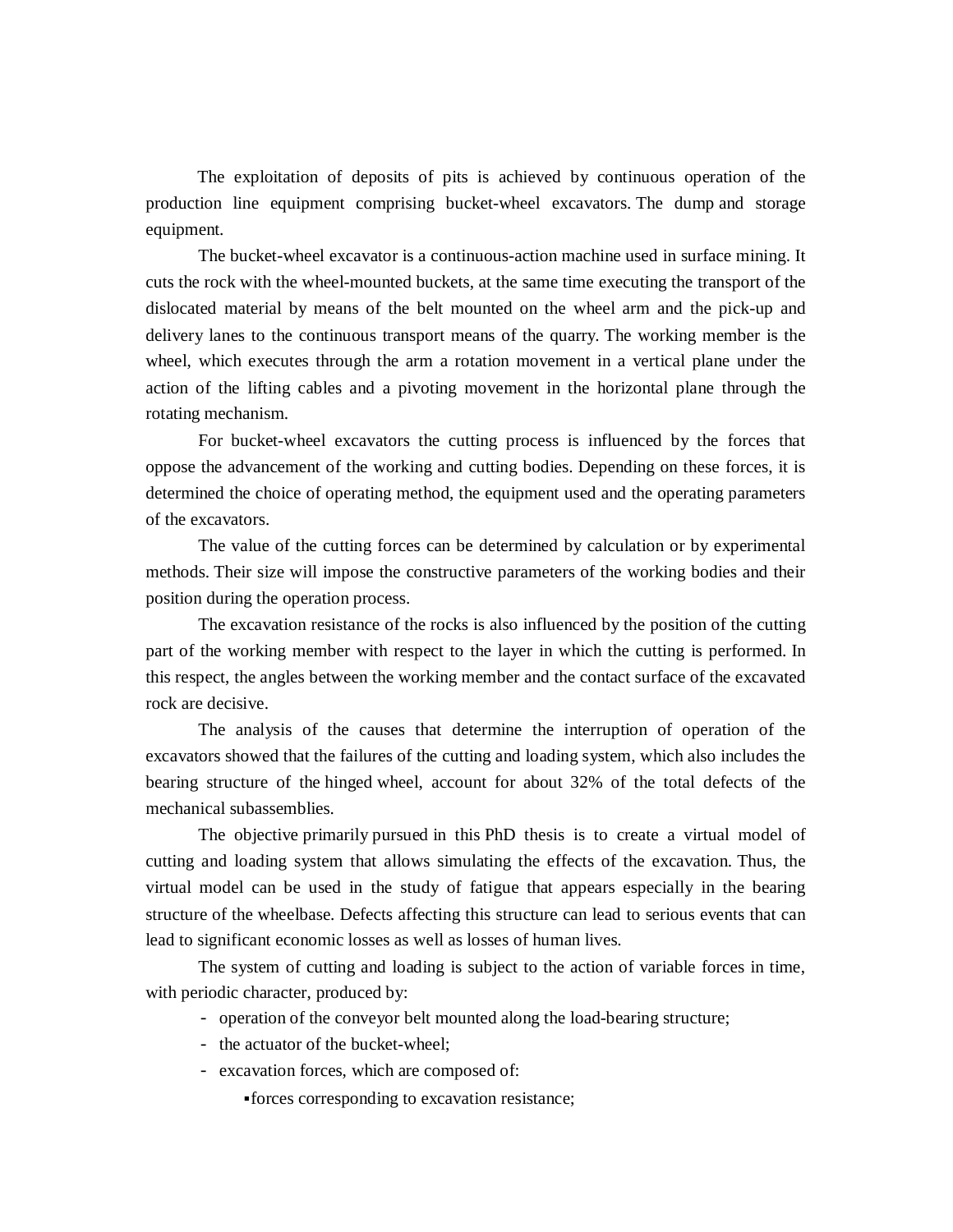forces corresponding to the weight of the excavated material.

It should be noted that of the periodic forces listed, the highest values are recorded by the excavation forces.

The research method applied to achieve the stated objective has focused mainly on:

- finite element analysis of the behavior of the teeth on the wheel excavator buckets;
- determining the driving power of the bucket-wheel;
- determining the motor moment and the forces acting at the level of the axle of the bucket-wheel;
- creating a virtual model using the SOLIDWORKS application of the cutting and loading system;
- modal analysis of the virtual model of the excavator arm;
- analysis of the response in time of the model of the cutting and loading system under the action of the excavation forces;
- analysis of the frequency response of the model of the cutting and loading system under the action of the excavation forces;
- proposing research directions regarding the study of fatigue for the bearing structure of the hatch wheel and the study of its dynamic frequency response for different values of the inclination angle of the excavator arrow.

The proposed objectives determined the organization of the Doctoral Thesis in nine chapters:

CHAPTER 1 - *THEORETICAL ASPECTS CONCERNING THE DISPOSAL OF THE COAL CLEANING*. The characteristics of coal during mechanical cutting are presented in this chapter and the randomness of the cutting forces is highlighted.

CHAPTER 2 - *IMPROVEMENT OF THE FUNCTIONAL PERFORMANCES OF THE BUCKET-WHEEL EXCAVATOR TEETH USING THE FINITE ELEMENT METHOD.* Here are presented the fundamental concepts of the finite element method, the fundamental steps of performing the finite element analysis, constructing and solving the model, as well as interpreting the results. An important part of this chapter is dedicated to finite element analysis of the behavior of bucket-wheel excavator teeth. Here are presented the geometric parameters of the teeth of the bucket-wheel excavators, highlighting the influence of the location of the teeth on the cutting edge of the buckets on the geometric and resistance parameters. At the end of the chapter are presented a series of solutions for reducing teeth demands.

CHAPTER 3 - *SIMULATION AND MODELING OF THE OPERATING PARAMETERS OF THE BUCKET-WHEEL EXCAVATOR DURING THE EXCAVATION PROCESS*. At the beginning of the chapter, a series of general considerations regarding bucket-wheel excavators are presented. The excavation parameters are defined and their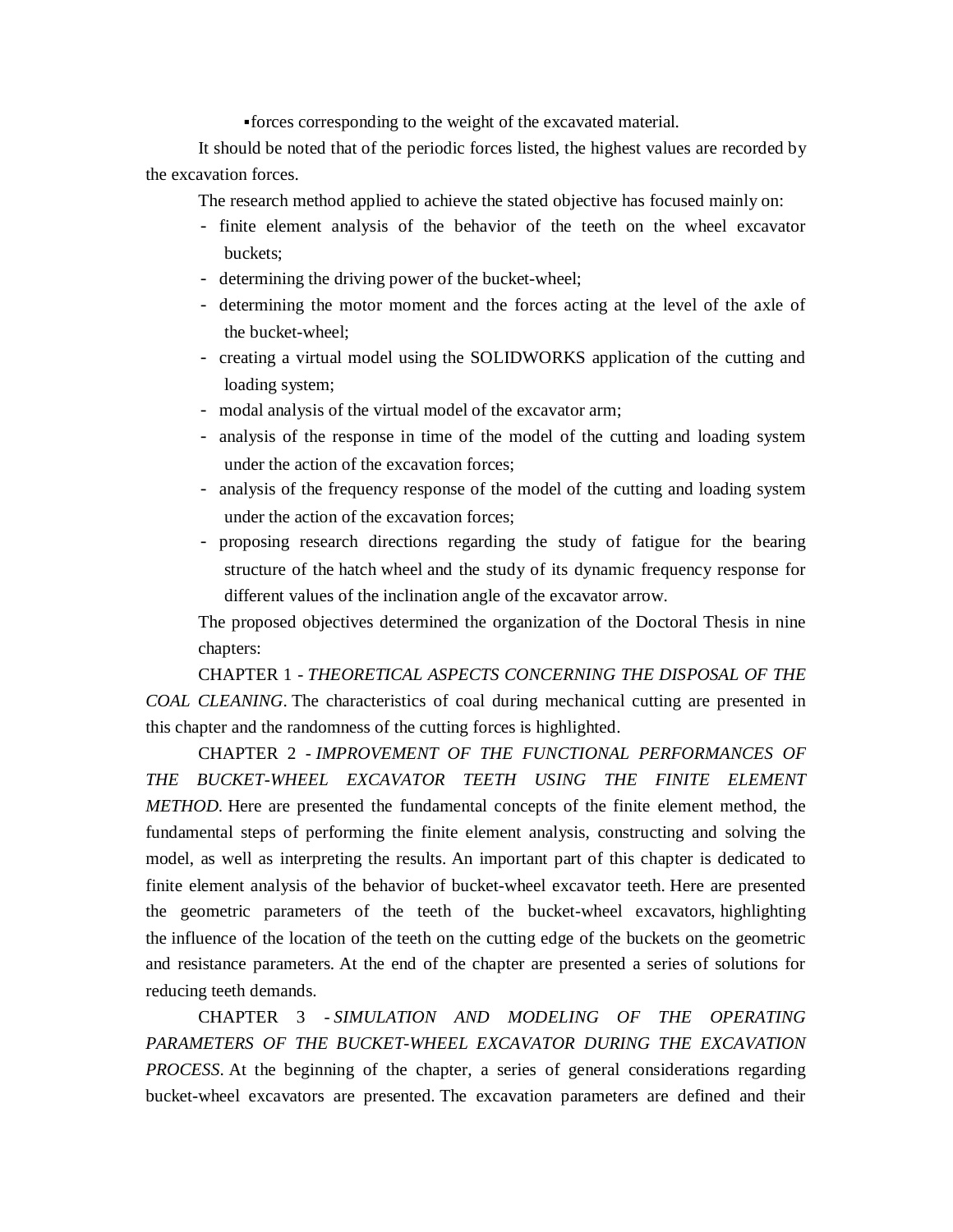calculation is presented. The definition and calculation of the cutting parameters constitutes the starting point for carrying out within this chapter a graph-numerical method for calculating the operating power of the excavator bucket-wheel. In the last part of chapter 3, a method of determining by modeling and simulating the operating power of the excavator bucket-wheel is presented using the SOLIDWORKS ® application.

CHAPTER 4 - *MODEL OF EXCAVATOR ARM ESRC 1400 30/7 FOR SIMULATING THE EXCAVATION PROCESS* . The purpose pursued in this chapter is the creation of a model of the excavator arm ESRC 1400-30 / 7. This model will be used to model and simulate excavator arrow behavior at the excavation request. For this we considered that the excavator arm is composed of three sections, which we built and assembled with the SOLIDWORKS ® application. The constructive complexity of the bucket wheel required the creation of a virtual wheel having the same mass as the actual bucket-wheel. All the equipment and machinery mounted on the excavator arm were imposed by elements specific to the SOLIDWORKS ® application . The ten cables for lifting the excavator arm were modeled by spring-type elements that have an equivalent elastic constant, equal to that of the cable system.

 CHAPTER 5 - *MODAL ANALYSIS OF THE ESRC 1400 EXCAVATOR ARM MODEL* . At the beginning of chapter 5, the theoretical considerations regarding modal analysis are presented and the concepts of discrete systems and distributed systems are introduced. The latter are the basis of the method of modal analysis by superposition. The purpose of modal analysis is to determine the number of ways that must be considered in the dynamic analysis of the excavator arm for the excavation request. In this sense it is fundamental to determine the cumulative effective factors of mass participation on the three directions of the coordinate system.

 CHAPTER 6 - *LINEAR DYNAMIC ANALYSIS OF THE ESRC 1400 EXCAVATOR ARM MODEL*. The chapter begins by presenting the principle of dynamic analysis of the response of the excavator arm in time. The forces simulating the excavation request both under permanent and overload conditions were determined in Chapter 3. The analysis was performed for the three directions of the coordinate system for global damping of 2%, 5% and 10% of the critical damping as well. and for variable damping depending on the modal frequencies. The graphs of variation of the acceleration and those of the deformations were determined under the action of the excavation forces. The results regarding the accelerations compared to the experimental determinations validate the simulation model of the excavator arm.

 CHAPTER 7 - *LINEAR DYNAMIC ANALYSIS OF THE FREQUENCY RESPONSE OF THE ESRC 1400 EXCAVATOR ARM MODEL* . As in the previous chapter, the principle of dynamic analysis of the frequency response of the excavator arm is presented. Now we have considered the variation of the periodic force in the permanent regime over a time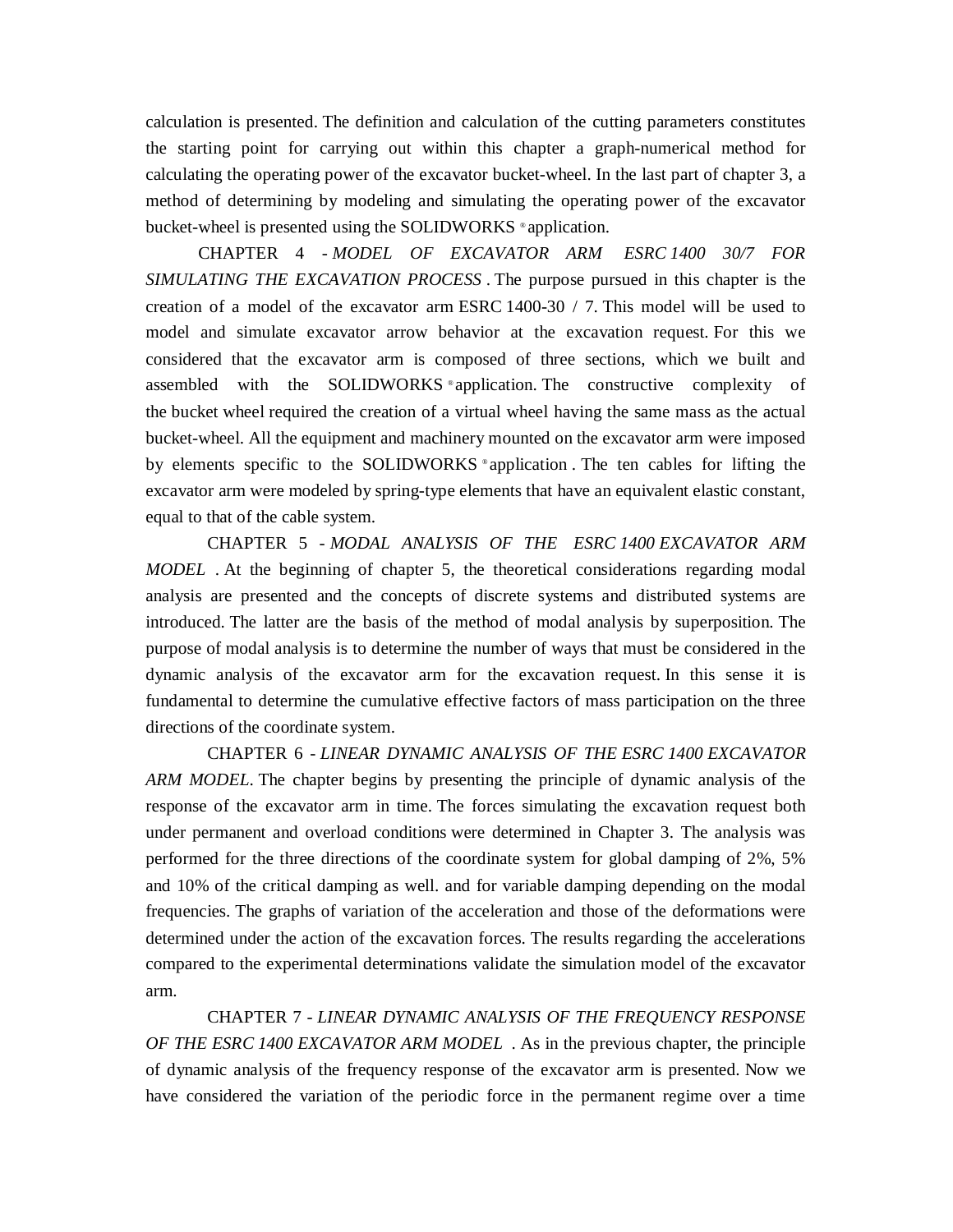interval corresponding to a period. We approximated the variation of force through a Fourier series. This allowed the plot of the variation of the force to be plotted according to frequency. The values corresponding to this graph were used in the SOLIDWORKS ® application to determine the frequency response of the excavator arm structure.

CHAPTER 8 - *DYNAMIC ANALYSIS OF THE ESRC 1400 EXCAVATOR ARM MODEL USING RAYLEIGH DAMPING*. To begin with, general considerations on Rayleigh damping are presented. For this using the results of the modal analysis we determined the values of the two damping constants, specific for viscosity and elasticity. Using the SOLIDWORKS ® application and imposing a Rayleigh type damping, we determined the dynamic response in time and frequency of the excavator arm structure for the three directions of the coordinate system. At the same time, in this chapter I have highlighted the deformations resulting on the excavator arm following the dynamic analysis of the response over time.

CHAPTER 9 - *STATIC ANALYSIS OF THE ESRC 1400 EXCAVATOR ARM MODEL* . The static analysis of the model of the excavator arm was performed taking into account the actual weight of the excavator arrow, the weight of the kinematic chain of actuation of the bucket wheel , the weight of the conveyor mounted inside the excavator arm, the weight of the virtual bucket-wheel and the actual value of the force resulting from the excavation process. Thus, we determined the deformations of the excavator arm structure, the axial and shear force diagrams as well as the moments diagram corresponding to the static load.

GENERAL CONCLUSIONS, OWN CONTRIBUTIONS AND FUTURE DIRECTIONS RESEARCH